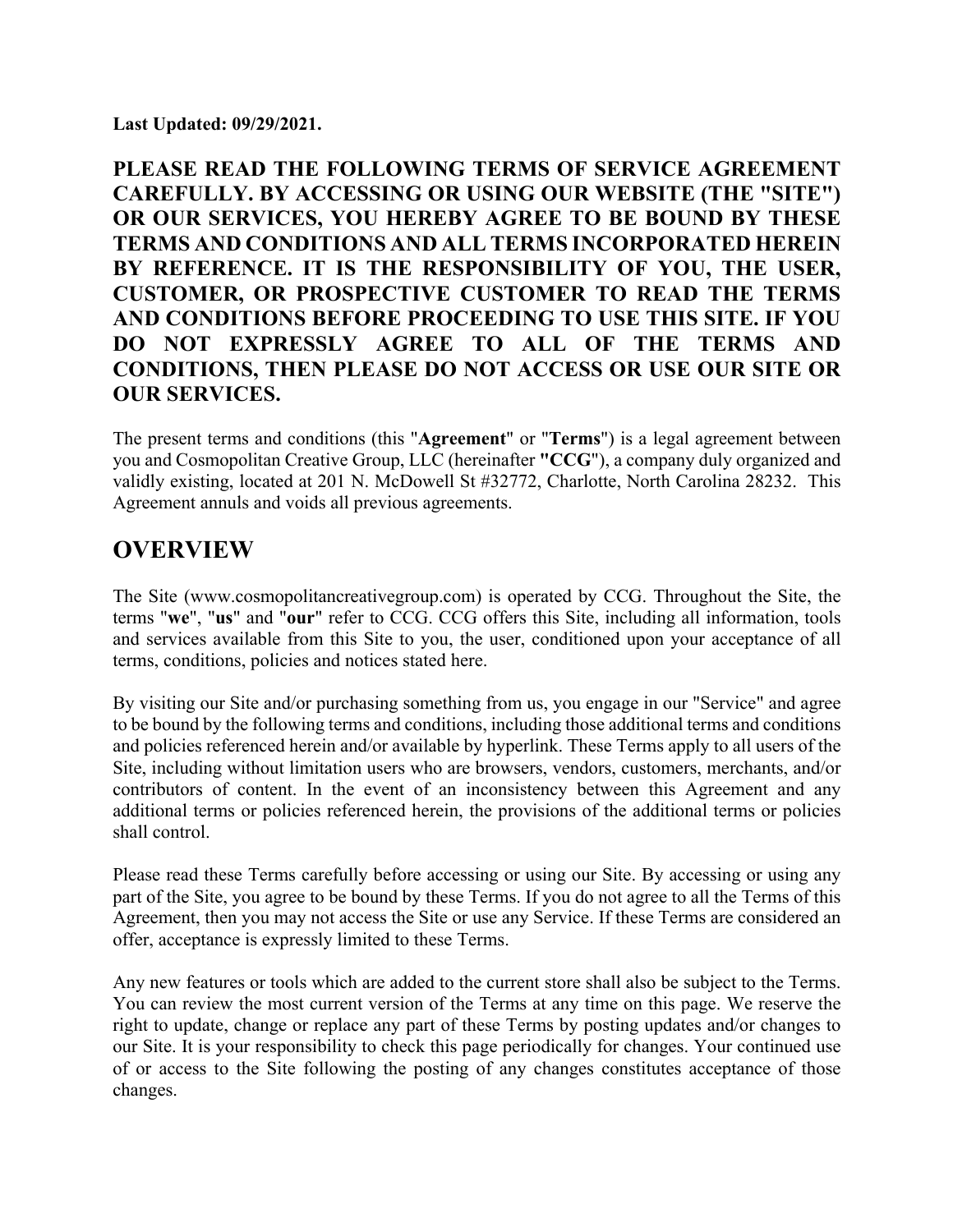# **SECTION 1 - GENERAL TERMS**

By agreeing to these Terms, you represent that you are at least the age of majority in your state or province of residence, or that you are the age of majority in your state or province of residence and you have given us your consent to allow any of your minor dependents to use this Site.

You may not use our products or Site for any illegal or unauthorized purpose nor may you, in the use of our products or Site, violate any laws in your jurisdiction (including but not limited to motor vehicle laws).

You must not transmit any worms or viruses or any code of a destructive nature.

A breach or violation of any of the Terms will result in an immediate termination of your account and right to use our Service.

We have the right, but not the obligation, to take any of the following actions in our sole discretion at any time and for any reason without giving you any prior notice:

- 1. Restrict, suspend or terminate your access to all or any part of our Site;
- 2. Change, suspend or discontinue all or any part of our products or Site;
- 3. Refuse, move, or remove any content that is available on all or any part of our Site;
- 4. Deactivate or delete your accounts;
- 5. Establish general practices and limits concerning use of our Site.

You agree that we will not be liable to you or any third party for taking any of these actions.

You understand and agree that our Site may include communications such as service announcements and administrative or legal notices from us. Please note that you cannot opt out of receiving these notices.

You understand that your content (not including credit card information), may be transferred unencrypted and involve (a) transmissions over various networks; and (b) changes to conform and adapt to technical requirements of connecting networks or devices. Credit card information is always encrypted during transfer over networks.

You agree not to reproduce, duplicate, copy, sell, resell or exploit any portion of the Site, use of the Site, or access to the Site or any contact on the Site, without express written permission by us.

You may not modify, publish, transmit, reverse engineer, participate in the transfer or sale, create derivative works, or in any way exploit any of the content, in whole or in part, found on the Site. CCGcontent is not for resale. Use of the Site does not entitle users to make any unauthorized use of any protected content, and in particular you will not delete or alter any proprietary rights or attribution notices in any content. You will use protected content solely for your personal use, and will make no other use of the content without the express written permission of CCG and the copyright owner. You agree that you do not acquire any ownership rights in any protected content.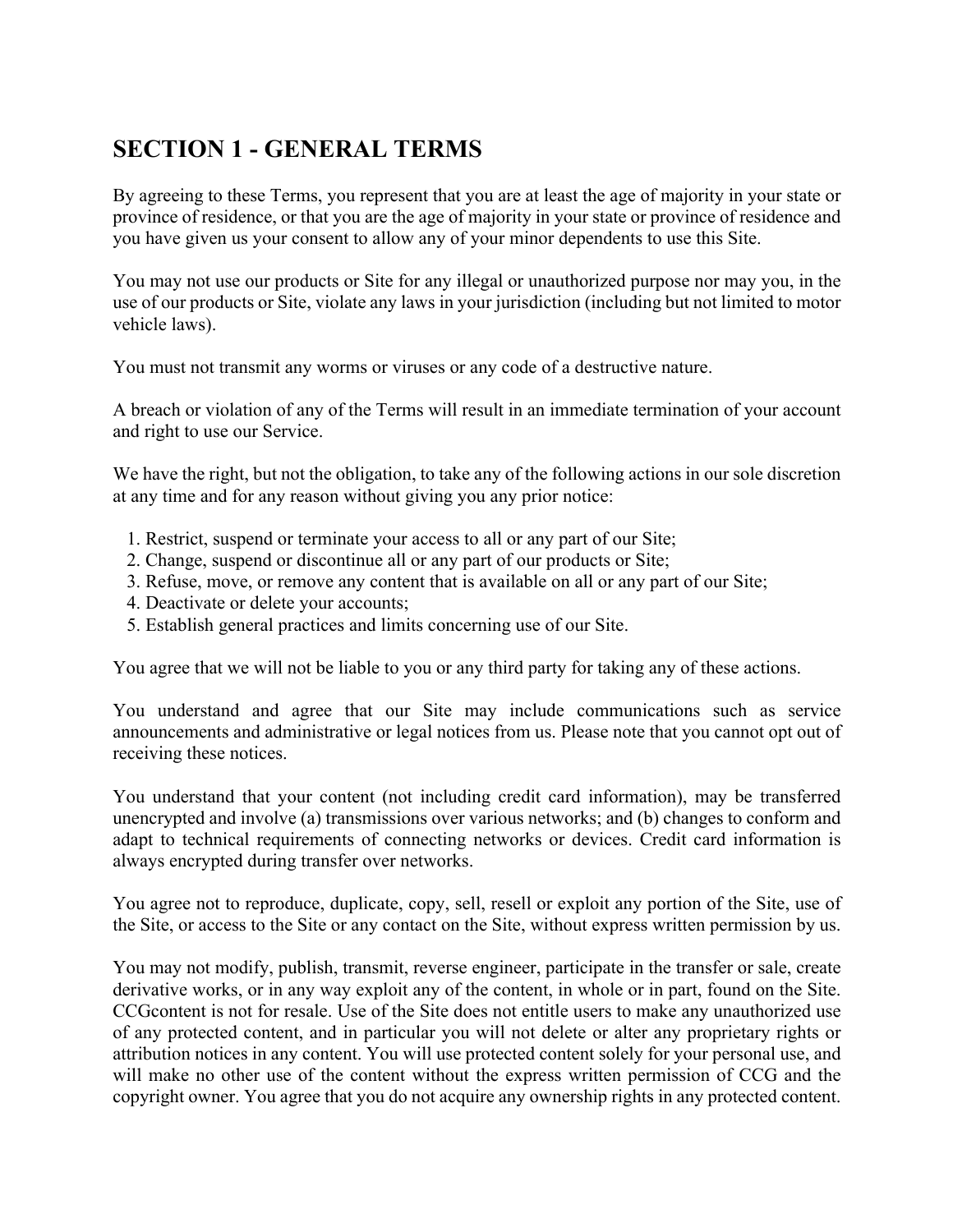We do not grant you any licenses, express or implied, to the intellectual property of CCG or our licensors except as expressly authorized by these Terms.

## **SECTION 2 - CREATING AN ACCOUNT**

Once you create an account with us, you are registered on the CCG Site. The terms "member," "membership," and "account" all refer to this registration as a member on CCG's Site. If you are merely surfing or browsing through the Site and have not yet created an account, your use of the Site is still subject to this Agreement; if you do not agree to this Agreement, do not use the Site.

When you create an account, you will provide a unique username and email. We will also ask you to create a password. Because any activities that occur under your username or password are your responsibility it is important for you to keep your username and/or password secure. You may not assign or otherwise transfer your account to any other person or entity. You acknowledge that CCG is not responsible for third party access to your account that results from theft or misappropriation of your account. Notify us immediately if you believe that someone has used your username, email, or password without your authorization.

Furthermore, the registering party hereby acknowledges, understands and agrees to:

a) furnish factual, correct, current and complete information with regards to yourself as may be requested by the data registration process, and

b) maintain and promptly update your registration and profile information in an effort to maintain accuracy and completeness at all times.

If anyone knowingly provides any information of a false, untrue, inaccurate or incomplete nature, Cosmopolitan Creative Group, LLC will have sufficient grounds and rights to suspend or terminate the member in violation of this aspect of the Agreement, and as such refuse any and all current or future use of Cosmopolitan Creative Group, LLC Services, or any portion thereof.

## **SECTION 3 - CONDUCT**

As a user or member of the Site, you herein acknowledge, understand and agree that all information, text, software, data, photographs, music, video, messages, tags or any other content, whether it is publicly or privately posted and/or transmitted, is the expressed sole responsibility of the individual from whom the content originated. In short, this means that you are solely responsible for any and all content posted, uploaded, emailed, transmitted or otherwise made available by way of the CCG Services, and as such, we do not guarantee the accuracy, integrity or quality of such content. It is expressly understood that by use of our Services, you may be exposed to content including, but not limited to, any errors or omissions in any content posted, and/or any loss or damage of any kind incurred as a result of the use of any content posted, emailed, transmitted or otherwise made available by CCG.

Furthermore, you herein agree not to make use of Cosmopolitan Creative Group, LLC's Services for the purpose of: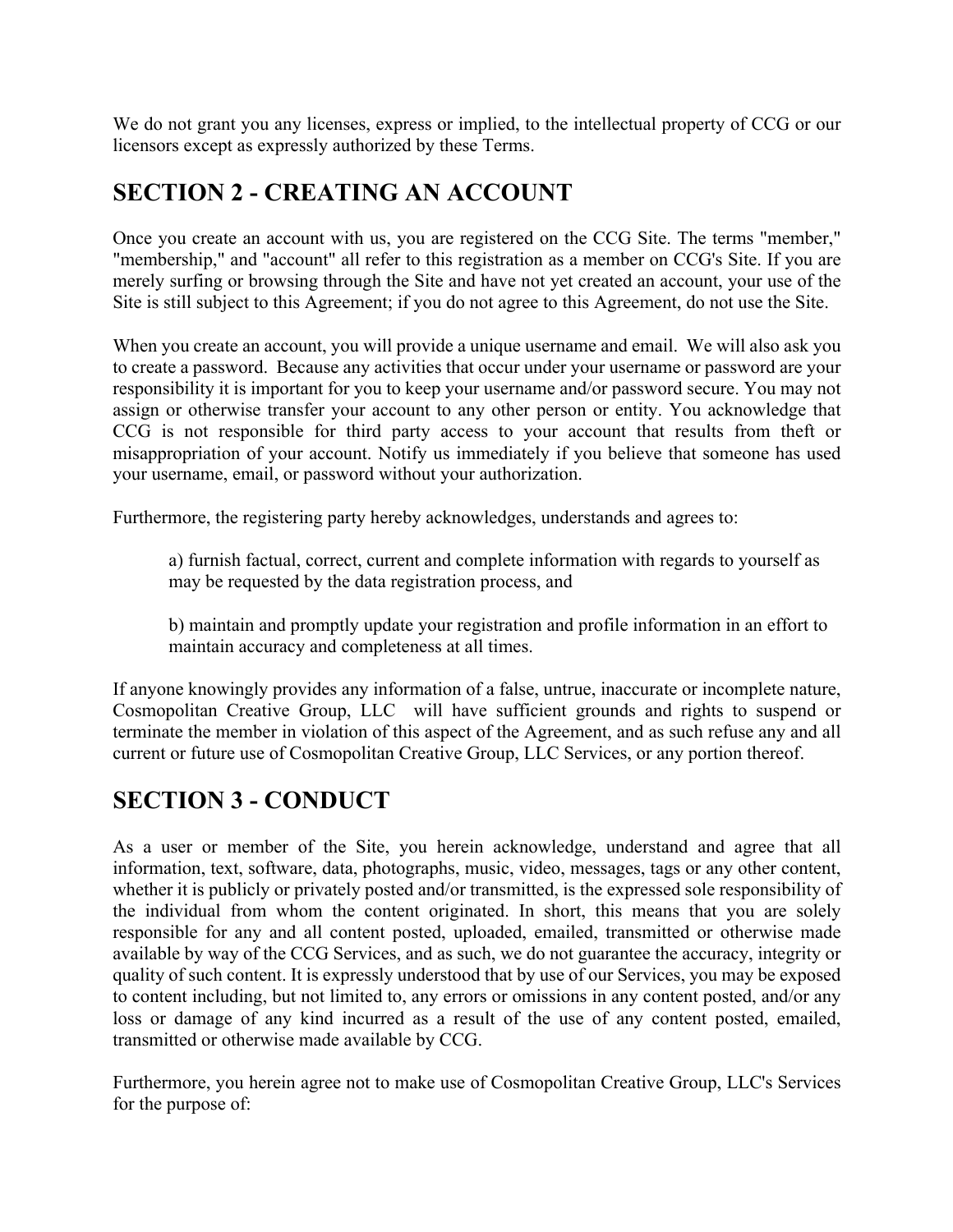a) uploading, posting, emailing, transmitting, or otherwise making available any content that shall be deemed unlawful, harmful, threatening, abusive, harassing, tortious, defamatory, vulgar, obscene, libelous, or invasive of another's privacy or which is hateful, and/or racially, ethnically, or otherwise objectionable;

b) causing harm to minors in any manner whatsoever;

c) impersonating any individual or entity, including, but not limited to, any CCG officials, forum leaders, guides or hosts or falsely stating or otherwise misrepresenting any affiliation with an individual or entity;

d) forging captions, headings or titles or otherwise offering any content that you personally have no right to pursuant to any law nor having any contractual or fiduciary relationship with;

e) uploading, posting, emailing, transmitting or otherwise offering any such content that may infringe upon any patent, copyright, trademark, or any other proprietary or intellectual rights of any other party;

f) uploading, posting, emailing, transmitting or otherwise offering any content that you do not personally have any right to offer pursuant to any law or in accordance with any contractual or fiduciary relationship;

g) uploading, posting, emailing, transmitting, or otherwise offering any unsolicited or unauthorized advertising, promotional flyers, "junk mail," "spam," or any other form of solicitation, except in any such areas that may have been designated for such purpose;

h) uploading, posting, emailing, transmitting, or otherwise offering any source that may contain a software virus or other computer code, any files and/or programs which have been designed to interfere, destroy and/or limit the operation of any computer software, hardware, or telecommunication equipment;

i) disrupting the normal flow of communication, or otherwise acting in any manner that would negatively affect other users' ability to participate in any real time interactions;

j) interfering with or disrupting any Cosmopolitan Creative Group, LLCServices, servers and/or networks that may be connected or related to our website, including, but not limited to, the use of any device software and/or routine to bypass the robot exclusion headers;

k) intentionally or unintentionally violating any local, state, federal, national or international law, including, but not limited to, rules, guidelines, and/or regulations decreed by the U.S. Securities and Exchange Commission, in addition to any rules of any nation or other securities exchange, that would include without limitation, the New York Stock Exchange, the American Stock Exchange, or the NASDAQ, and any regulations having the force of law;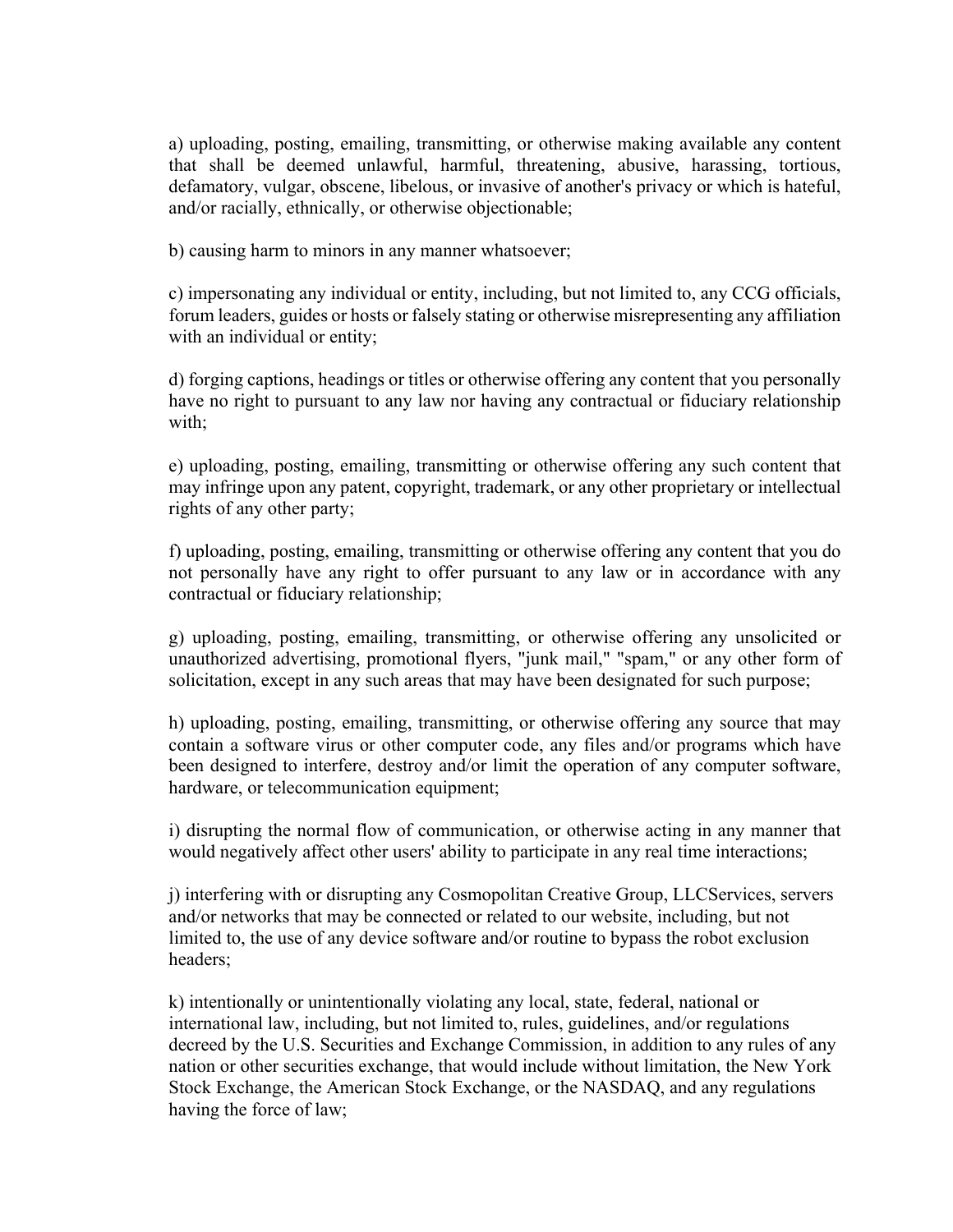l) providing informational support or resources, concealing and/or disguising the character, location, and or source to any organization delegated by the United States government as a "foreign terrorist organization" in accordance to Section 219 of the Immigration Nationality Act;

m) "stalking" or with the intent to otherwise harass another individual; and/or

n) collecting or storing of any personal data relating to any other member or user in connection with the prohibited conduct and/or activities which have been set forth in the aforementioned paragraphs.

Cosmopolitan Creative Group, LLC herein reserves the right to pre-screen, refuse and/or delete any content currently available through our Services. In addition, we reserve the right to remove and/or delete any such content that would violate the Terms or which would otherwise be considered offensive to other visitors, users and/or members.

Cosmopolitan Creative Group, LLC herein reserves the right to access, preserve and/or disclose member account information and/or content if it is requested to do so by law or in good faith belief that any such action is deemed reasonably necessary for:

a) compliance with any legal process;

b) enforcement of the Terms;

c) responding to any claim that therein contained content is in violation of the rights of any third party;

d) responding to requests for customer service; or

e) protecting the rights, property or the personal safety of Cosmopolitan Creative Group, LLC, its visitors, users and members, including the general public.

Cosmopolitan Creative Group, LLC herein reserves the right to include the use of security components that may permit digital information or material to be protected, and that such use of information and/or material is subject to usage guidelines and regulations established by Cosmopolitan Creative Group, LLC or any other content providers supplying content services to Cosmopolitan Creative Group, LLC. You are hereby prohibited from making any attempt to override or circumvent any of the embedded usage rules in our Services. Furthermore, unauthorized reproduction, publication, distribution, or exhibition of any information or materials supplied by our Services, despite whether done so in whole or in part, is expressly prohibited.

## **SECTION 4 - GLOBAL USE; EXPORT/IMPORT COMPLIANCE**

Due to the global nature of the internet, through the use of our network you hereby agree to comply with all local rules relating to online conduct and that which is considered acceptable content.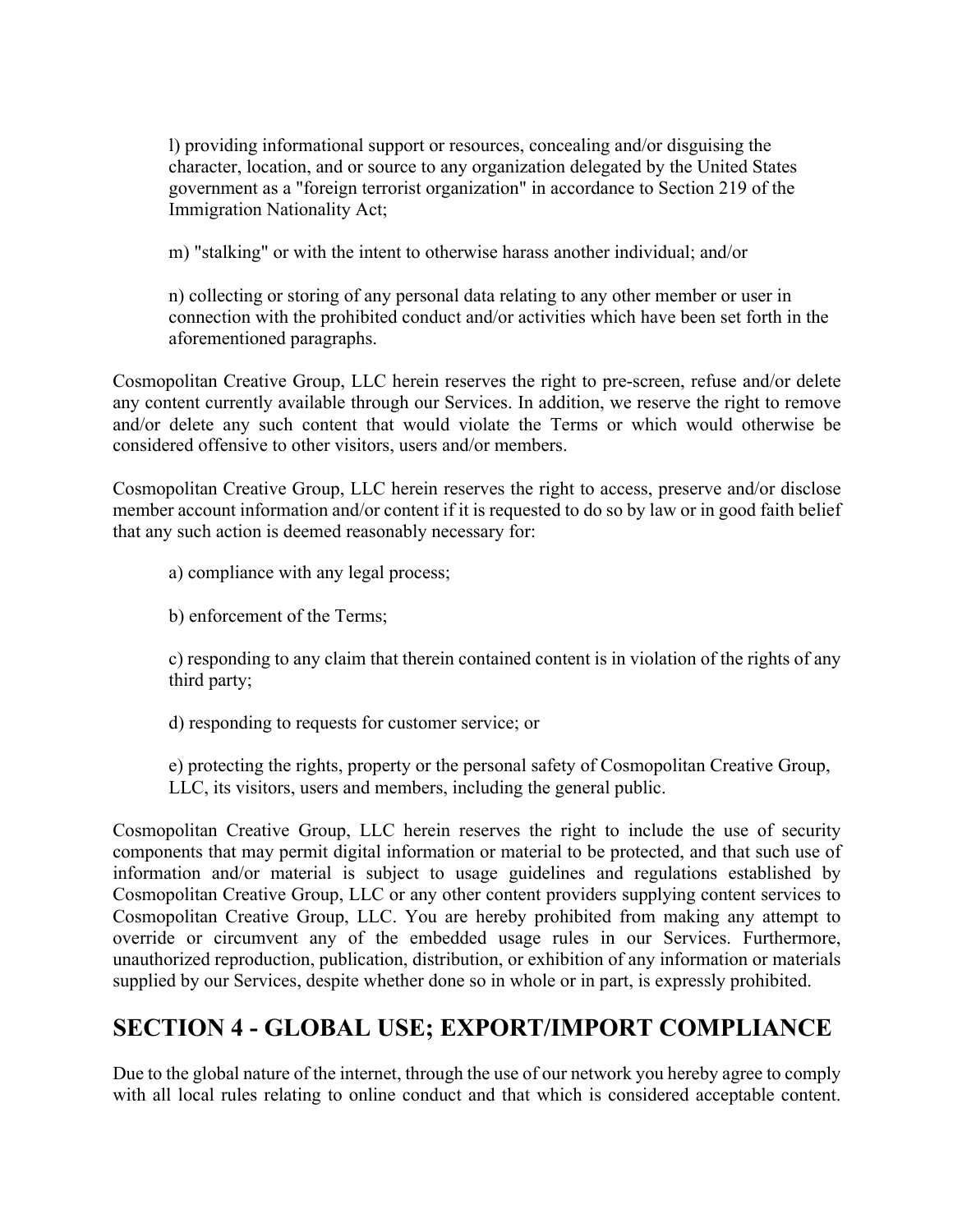Uploading, posting and/or transferring of software, technology and other technical data may be subject to the export and import laws of the United States and possibly other countries. Through the use of our network, you thus agree to comply with all applicable export and import laws, statutes and regulations, including, but not limited to, the Export Administration Regulations (http://www.access.gpo.gov/bis/ear/ear\_data.html), as well as the sanctions control program of the United States States (http://www.treasury.gov/resourcecenter/sanctions/Programs/Pages/Programs.aspx). Furthermore, you state and pledge that you:

a) are not on the list of prohibited individuals which may be identified on any government export exclusion exclusion (http://www.bis.doc.gov/complianceandenforcement/liststocheck.htm) nor a member of any other government which may be part of an export-prohibited country identified in applicable export and import laws and regulations;

b) agree not to transfer any software, technology or any other technical data through the use of our network Services to any export-prohibited country;

c) agree not to use our website network Services for any military, nuclear, missile, chemical or biological weaponry end uses that would be a violation of the U.S. export laws; and

d) agree not to post, transfer nor upload any software, technology or any other technical data which would be in violation of the U.S. or other applicable export and/or import laws.

# **SECTION 5 - SUBMITTED CONTENT**

Cosmopolitan Creative Group, LLC shall not lay claim to ownership of any content submitted by any visitor, member, or user, nor make such content available for inclusion on our website Services. Therefore, you hereby grant and allow for Cosmopolitan Creative Group, LLC the below listed worldwide, royalty-free and non-exclusive licenses, as applicable:

a) The content submitted or made available for inclusion on the publicly accessible areas of Cosmopolitan Creative Group, LLC's Sites, the license provided to permit to use, distribute, reproduce, modify, adapt, publicly perform and/or publicly display said Content on our network Services is for the sole purpose of providing and promoting the specific area to which this content was placed and/or made available for viewing. This license shall be available so long as you are a member of Cosmopolitan Creative Group, LLC's sites, and shall terminate at such time when you elect to discontinue your membership.

b) Photos, audio, video and/or graphics submitted or made available for inclusion on the publicly accessible areas of Cosmopolitan Creative Group, LLC's sites, the license provided to permit to use, distribute, reproduce, modify, adapt, publicly perform and/or publicly display said Content on our network Services are for the sole purpose of providing and promoting the specific area in which this content was placed and/or made available for viewing. This license shall be available so long as you are a member of Cosmopolitan Creative Group, LLC's sites and shall terminate at such time when you elect to discontinue your membership.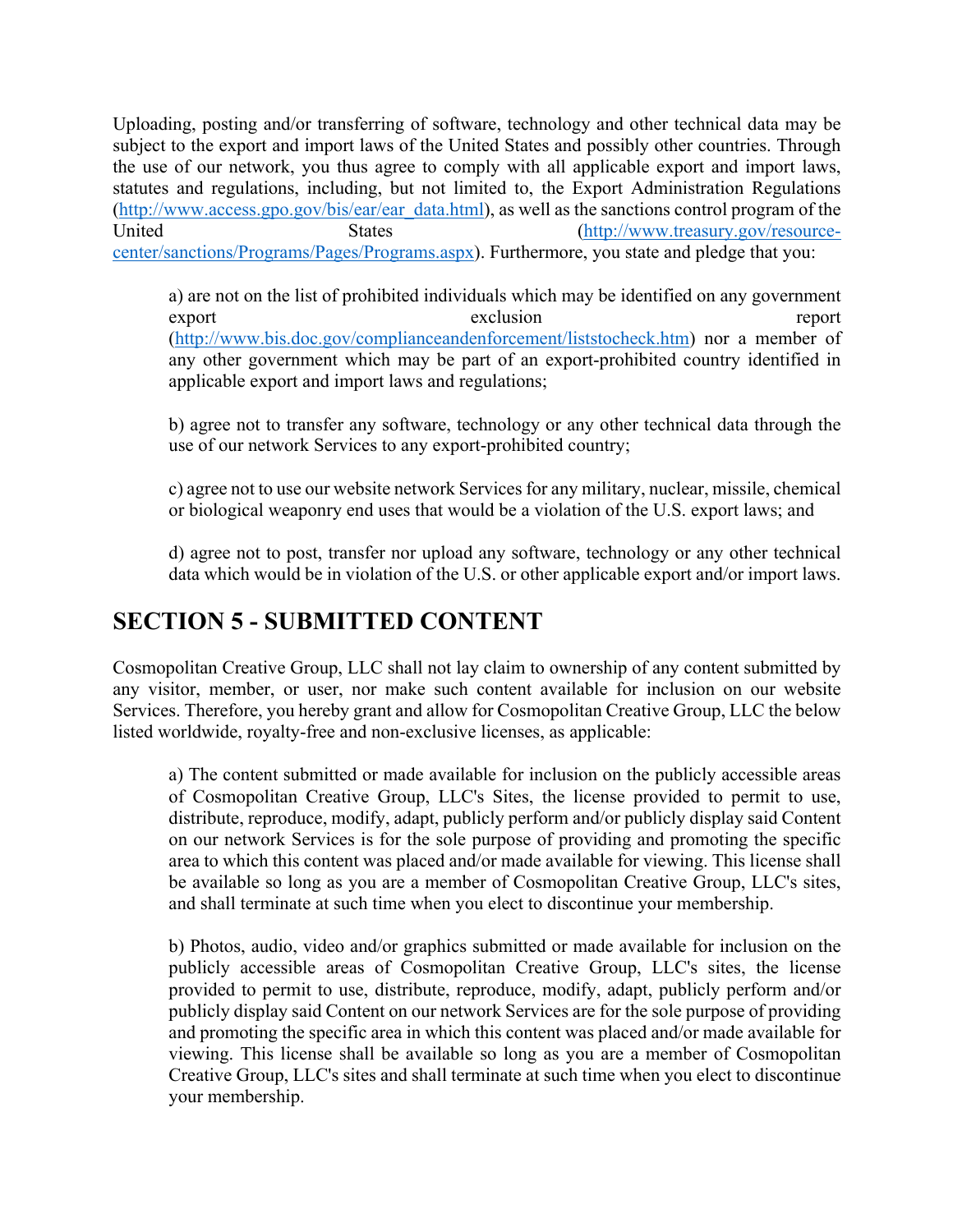c) For any other content submitted or made available for inclusion on the publicly accessible areas of Cosmopolitan Creative Group, LLC's sites, the continuous, binding and completely sub-licensable license which is meant to permit to use, distribute, reproduce, modify, adapt, publish, translate, publicly perform and/or publicly display said content, whether in whole or in part, and the incorporation of any such Content into other works in any arrangement or medium current used or later developed.

Those areas which may be deemed "publicly accessible" areas of Cosmopolitan Creative Group, LLC's Sites are those such areas of our network properties which are meant to be available to the general public, and which would include message boards and groups that are openly available to both users and members. However, those areas which are not open to the public, and thus available to members only, would include our mail system and instant messaging.

#### **CONTRIBUTIONS TO COMPANY WEBSITE**

Cosmopolitan Creative Group, LLC may provide an area for our user and members to contribute feedback to our website. When you submit ideas, documents, suggestions and/or proposals ("**Contributions**") to our site, you acknowledge and agree that:

a) your contributions do not contain any type of confidential or proprietary information;

b) CCG shall not be liable or under any obligation to ensure or maintain confidentiality, expressed or implied, related to any Contributions;

c) CCG shall be entitled to make use of and/or disclose any such Contributions in any such manner as they may see fit;

d) the contributor's Contributions shall automatically become the sole property of CCG; and

e) CCG is under no obligation to either compensate or provide any form of reimbursement in any manner or nature.

### **SECTION 6 - INDEMNITY**

All users and/or members agree to insure and hold Cosmopolitan Creative Group, LLC, our subsidiaries, affiliates, agents, employees, officers, partners and/or licensors blameless or not liable for any claim or demand, which may include, but is not limited to, reasonable attorney fees made by any third party which may arise from any content a member or user of our Site may submit, post, modify, transmit or otherwise make available through our Services, the use of CCG Services or your connection with these Services, your violations of the Terms of Service and/or your violation of any such rights of another person.

# **SECTION 7 - COMMERCIAL REUSE OF SERVICES**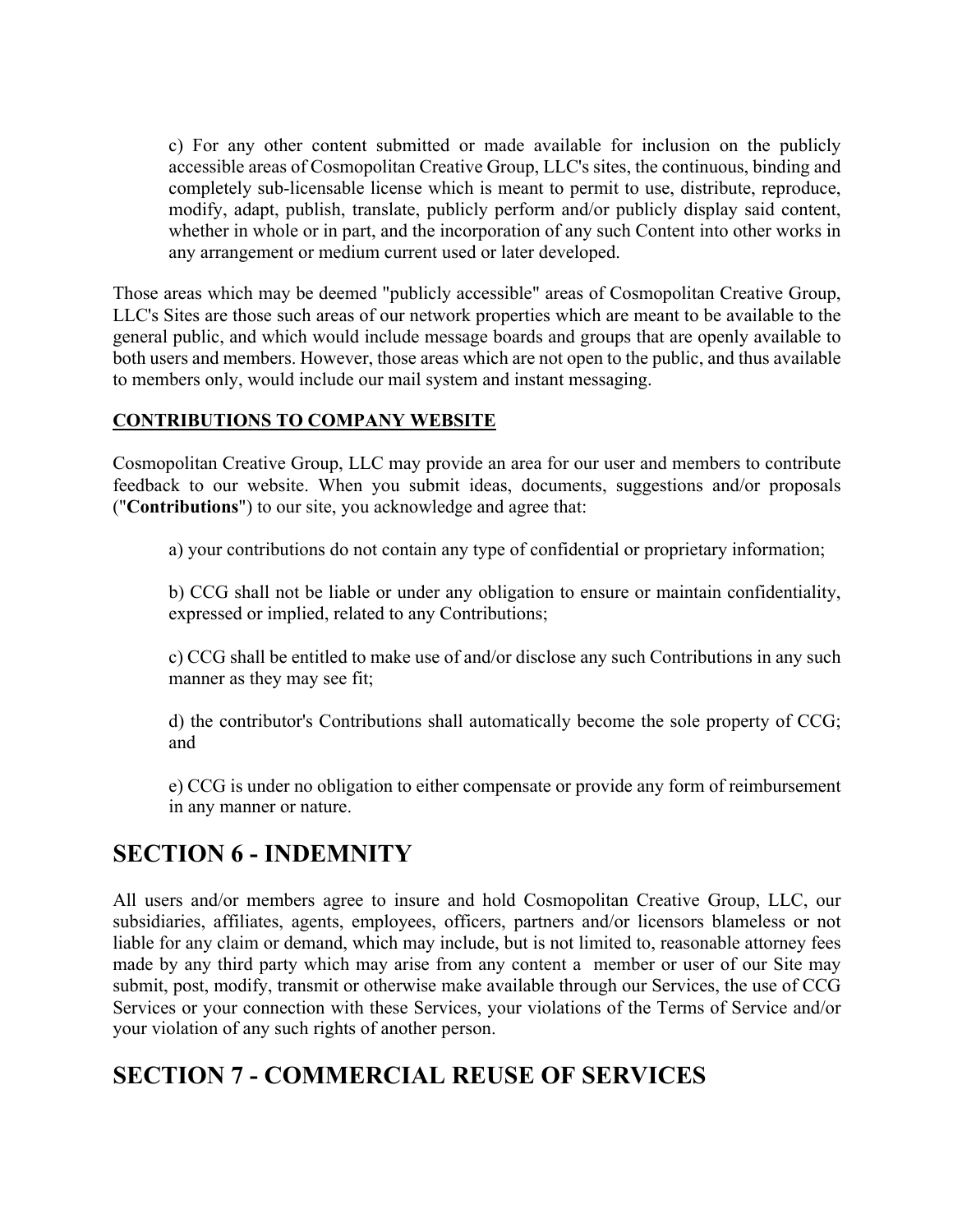The member or user herein agrees not to replicate, duplicate, copy, trade, sell, resell nor exploit for any commercial reason any part, use of, or access to CCG's sites.

## **SECTION 8 - MODIFICATIONS**

Cosmopolitan Creative Group, LLCreserves the right at any time it may deem fit, to modify, alter and or discontinue, whether temporarily or permanently, our service, or any part thereof, with or without prior notice. In addition, we shall not be held liable to you or to any third party for any such alteration, modification, suspension and/or discontinuance of our Services, or any part thereof.

## **SECTION 9 - TERMINATION**

As a member of www.cosmopolitancreativegroup.com, you may cancel or terminate your account, associated email address and/or access to our Services by submitting a cancellation or termination request to .

As a member, you agree that Cosmopolitan Creative Group, LLC may, without any prior written notice, immediately suspend, terminate, discontinue and/or limit your account, any email associated with your account, and access to any of our Services. The cause for such termination, discontinuance, suspension and/or limitation of access shall include, but is not limited to:

a) any breach or violation of our Terms or any other incorporated agreement, regulation and/or guideline;

b) by way of requests from law enforcement or any other governmental agencies;

c) the discontinuance, alteration and/or material modification to our Services, or any part thereof;

d) unexpected technical or security issues and/or problems;

e) any extended periods of inactivity;

f) any engagement by you in any fraudulent or illegal activities; and/or

g) the nonpayment of any associated fees that may be owed by you in connection with your www.cosmopolitancreativegroup.com account Services.

Furthermore, you herein agree that any and all terminations, suspensions, discontinuances, and or limitations of access for cause shall be made at our sole discretion and that we shall not be liable to you or any other third party with regards to the termination of your account, associated email address and/or access to any of our Services.

The termination of your account with www.cosmopolitancreativegroup.com shall include any and/or all of the following: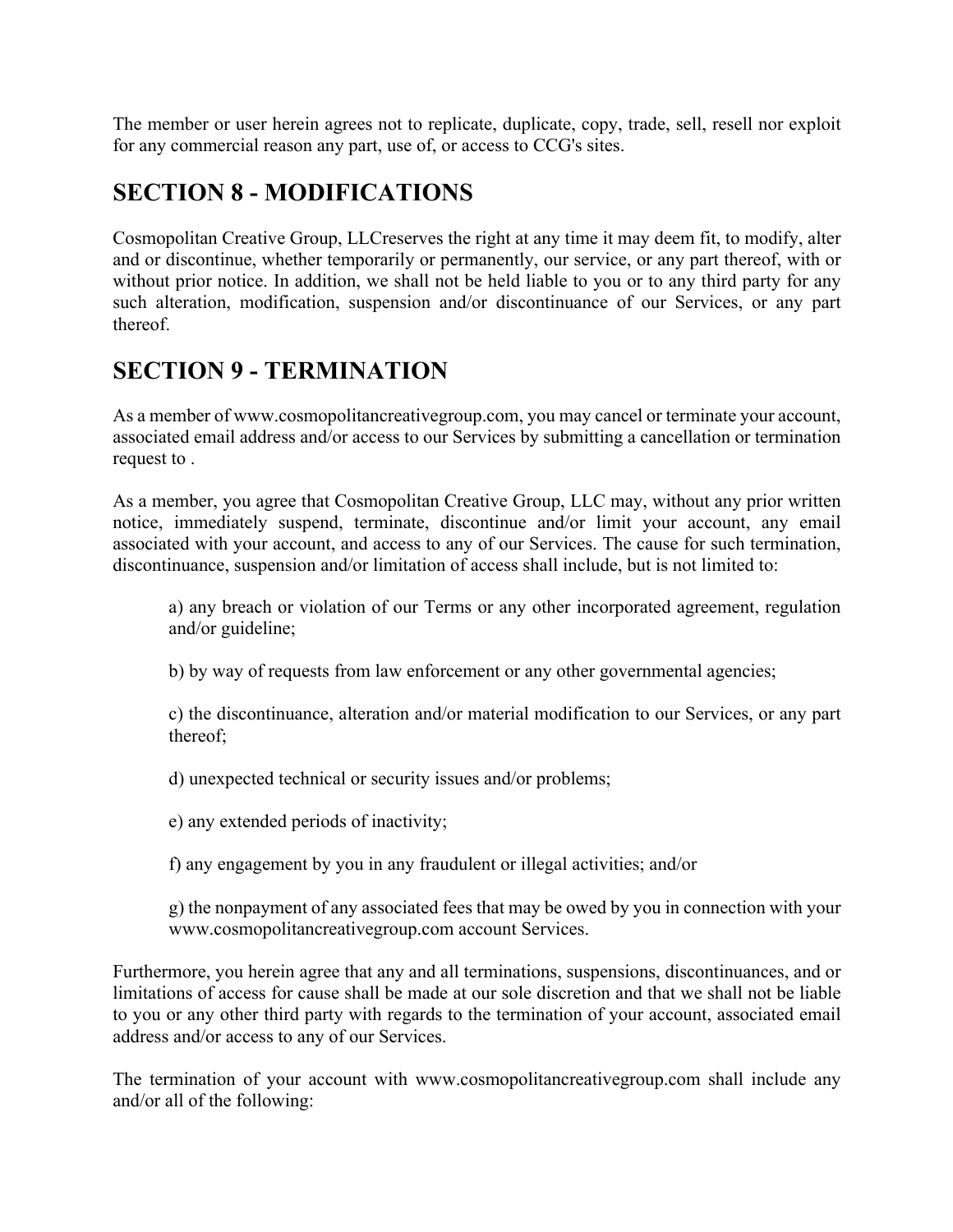a) the removal of any access to all or part of the Services offered within www.cosmopolitancreativegroup.com;

b) the deletion of your password and any and all related information, files, and any such content that may be associated with or inside your account, or any part thereof; and

c) the barring of any further use of all or part of our Services.

## **SECTION 10 - LINKS**

Either Cosmopolitan Creative Group, LLC or any third parties may provide links to other websites and/or resources. Thus, you acknowledge and agree that we are not responsible for the availability of any such external sites or resources, and as such, we do not endorse nor are we responsible or liable for any content, products, advertising or any other materials, on or available from such thirdparty sites or resources. Furthermore, you acknowledge and agree that Cosmopolitan Creative Group, LLC shall not be responsible or liable, directly or indirectly, for any such damage or loss which may be a result of, caused or allegedly to be caused by or in connection with the use of or the reliance on any such content, goods or Services made available on or through any such site or resource.

## **SECTION 11 - PROPRIETARY RIGHTS**

You do hereby acknowledge and agree that Cosmopolitan Creative Group, LLC's Services and any essential software that may be used in connection with our Services ("Software") shall contain proprietary and confidential material that is protected by applicable intellectual property rights and other laws. Furthermore, you herein acknowledge and agree that any Content which may be contained in any advertisements or information presented by and through our Services or by advertisers is protected by copyrights, trademarks, patents or other proprietary rights and laws. Therefore, except for that which is expressly permitted by applicable law or as authorized by Cosmopolitan Creative Group, LLC or such applicable licensor, you agree not to alter, modify, lease, rent, loan, sell, distribute, transmit, broadcast, publicly perform and/or created any plagiaristic works which are based on Cosmopolitan Creative Group, LLC Services (e.g. Content or Software), in whole or part.

Cosmopolitan Creative Group, LLC hereby grants you a personal, non-transferable and nonexclusive right and/or license to make use of the object code or our Software on a single computer, as long as you do not, and shall not, allow any third party to duplicate, alter, modify, create or plagiarize work from, reverse engineer, reverse assemble or otherwise make an attempt to locate or discern any source code, sell, assign, sublicense, grant a security interest in and/or otherwise transfer any such right in the Software. Furthermore, you do herein agree not to alter or change the Software in any manner, nature or form, and as such, not to use any modified versions of the Software, including and without limitation, for the purpose of obtaining unauthorized access to our Services. Lastly, you also agree not to access or attempt to access our Services through any means other than through the interface which is provided by Cosmopolitan Creative Group, LLC for use in accessing our Services.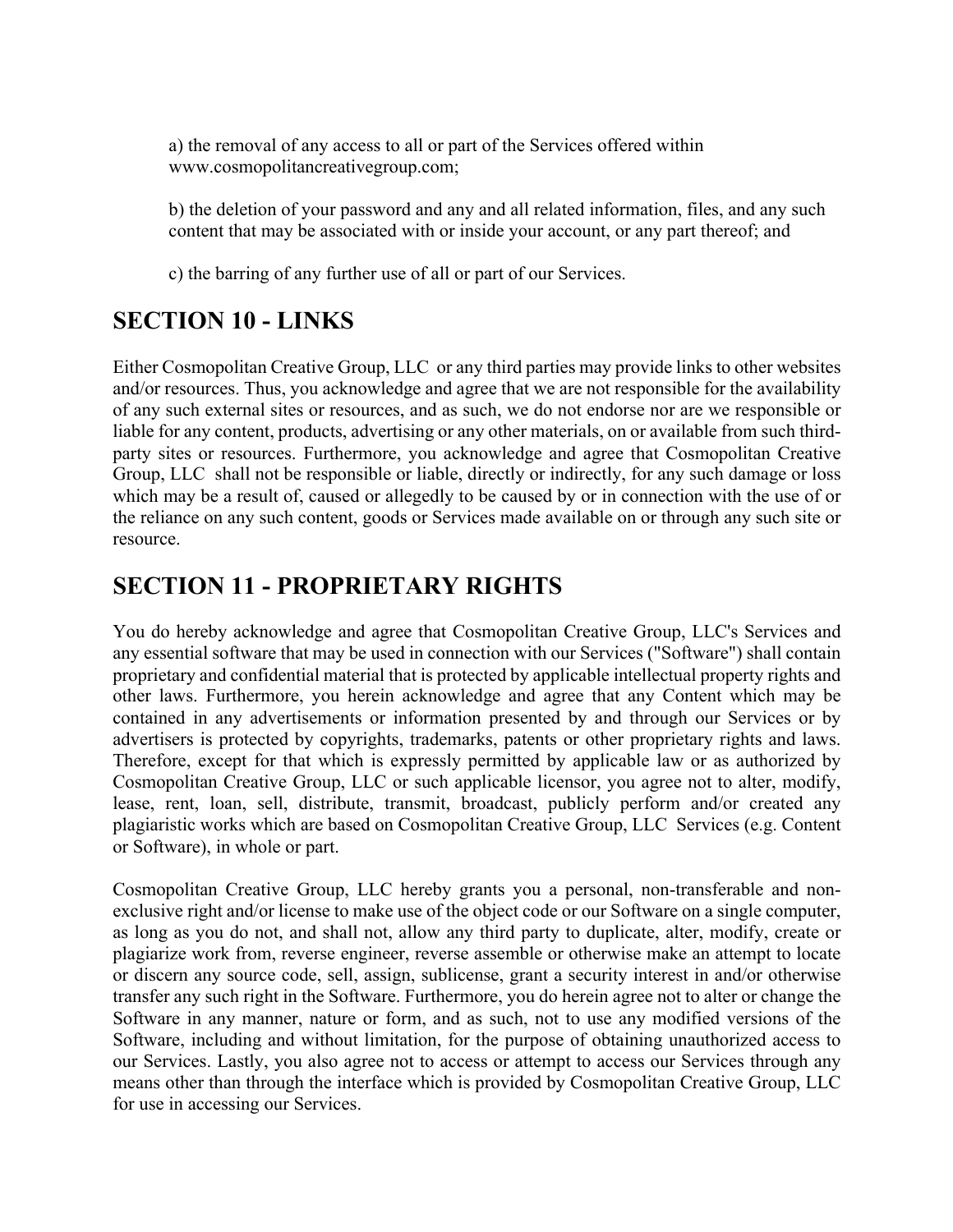## **SECTION 12 - WARRANTY DISCLAIMERS**

#### YOU HEREIN EXPRESSLY ACKNOWLEDGE AND AGREE THAT:

a) THE USE OF COSMOPOLITAN CREATIVE GROUP, LLC SERVICES AND SOFTWARE ARE AT THE SOLE RISK BY YOU. OUR SERVICES AND SOFTWARE SHALL BE PROVIDED ON AN "AS IS" AND/OR "AS AVAILABLE" BASIS. COSMOPOLITAN CREATIVE GROUP, LLC AND OUR SUBSIDIARIES, AFFILIATES, OFFICERS, EMPLOYEES, AGENTS, PARTNERS AND LICENSORS EXPRESSLY DISCLAIM ANY AND ALL WARRANTIES OF ANY KIND WHETHER EXPRESSED OR IMPLIED, INCLUDING, BUT NOT LIMITED TO ANY IMPLIED WARRANTIES OF TITLE, MERCHANTABILITY, FITNESS FOR A PARTICULAR PURPOSE AND NON-INFRINGEMENT.

b) COSMOPOLITAN CREATIVE GROUP, LLC AND OUR SUBSIDIARIES, OFFICERS, EMPLOYEES, AGENTS, PARTNERS AND LICENSORS MAKE NO SUCH WARRANTIES THAT (i) COSMOPOLITAN CREATIVE GROUP, LLC SERVICES OR SOFTWARE WILL MEET YOUR REQUIREMENTS; (ii) COSMOPOLITAN CREATIVE GROUP, LLC SERVICES OR SOFTWARE SHALL BE UNINTERRUPTED, TIMELY, SECURE OR ERROR-FREE; (iii) THAT SUCH RESULTS WHICH MAY BE OBTAINED FROM THE USE OF THE COSMOPOLITAN CREATIVE GROUP, LLC SERVICES OR SOFTWARE WILL BE ACCURATE OR RELIABLE; (iv) QUALITY OF ANY PRODUCTS, SERVICES, ANY INFORMATION OR OTHER MATERIAL WHICH MAY BE PURCHASED OR OBTAINED BY YOU THROUGH OUR SERVICES OR SOFTWARE WILL MEET YOUR EXPECTATIONS; AND (v) THAT ANY SUCH ERRORS CONTAINED IN THE SOFTWARE SHALL BE CORRECTED.

c) ANY INFORMATION OR MATERIAL DOWNLOADED OR OTHERWISE OBTAINED BY WAY OF COSMOPOLITAN CREATIVE GROUP, LLC SERVICES OR SOFTWARE SHALL BE ACCESSED BY YOUR SOLE DISCRETION AND SOLE RISK, AND AS SUCH YOU SHALL BE SOLELY RESPONSIBLE FOR AND HEREBY WAIVE ANY AND ALL CLAIMS AND CAUSES OF ACTION WITH RESPECT TO ANY DAMAGE TO YOUR COMPUTER AND/OR INTERNET ACCESS, DOWNLOADING AND/OR DISPLAYING, OR FOR ANY LOSS OF DATA THAT COULD RESULT FROM THE DOWNLOAD OF ANY SUCH INFORMATION OR MATERIAL.

d) NO ADVICE AND/OR INFORMATION, DESPITE WHETHER WRITTEN OR ORAL, THAT MAY BE OBTAINED BY YOU FROM COSMOPOLITAN CREATIVE GROUP, LLC OR BY WAY OF OR FROM OUR SERVICES OR SOFTWARE SHALL CREATE ANY WARRANTY NOT EXPRESSLY STATED IN THE TERMS.

e) A SMALL PERCENTAGE OF SOME USERS MAY EXPERIENCE SOME DEGREE OF EPILEPTIC SEIZURE WHEN EXPOSED TO CERTAIN LIGHT PATTERNS OR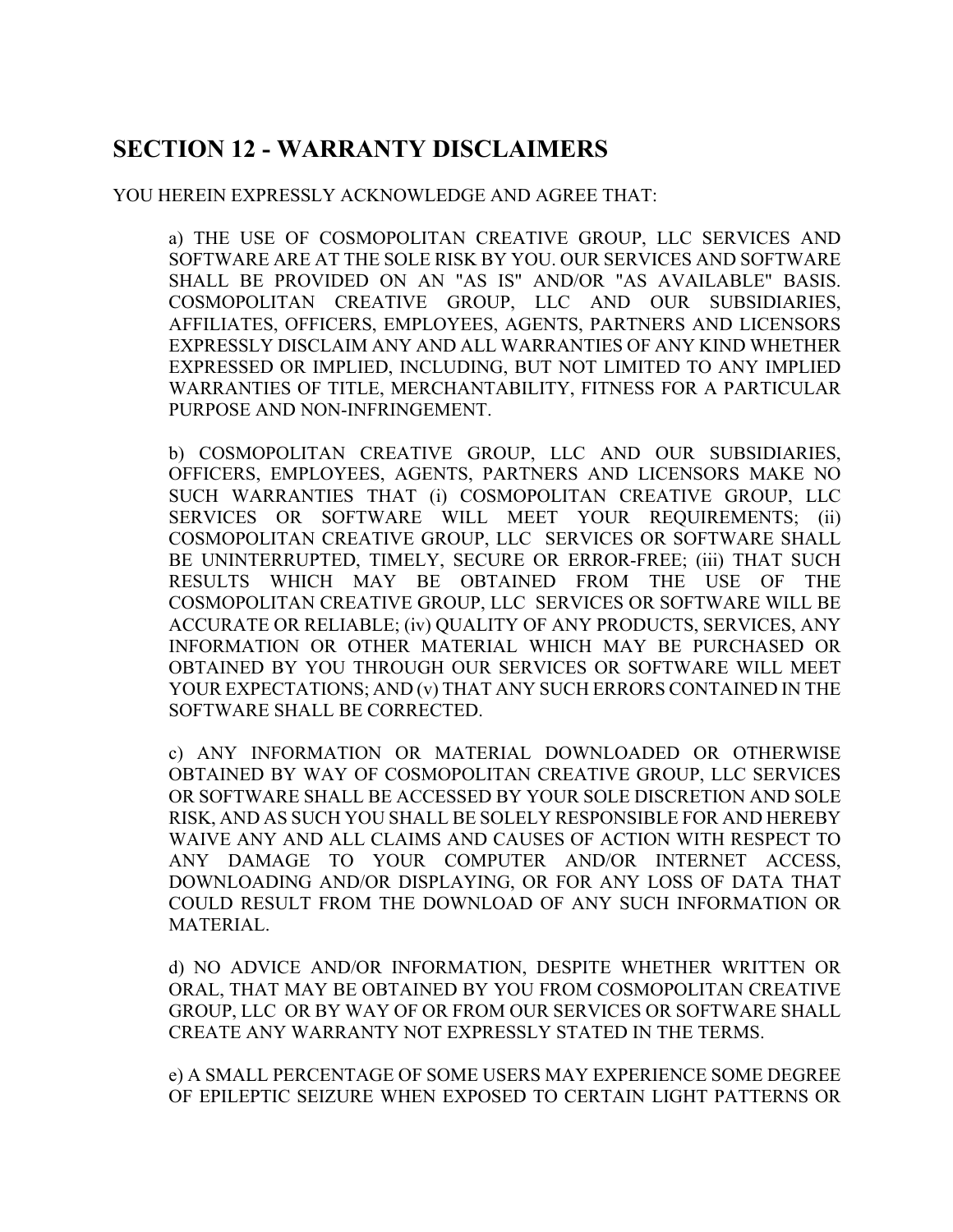BACKGROUNDS THAT MAY BE CONTAINED ON A COMPUTER SCREEN OR WHILE USING OUR SERVICES. CERTAIN CONDITIONS MAY INDUCE A PREVIOUSLY UNKNOWN CONDITION OR UNDETECTED EPILEPTIC SYMPTOM IN USERS WHO HAVE SHOWN NO HISTORY OF ANY PRIOR SEIZURE OR EPILEPSY. SHOULD YOU, ANYONE YOU KNOW OR ANYONE IN YOUR FAMILY HAVE AN EPILEPTIC CONDITION, PLEASE CONSULT A PHYSICIAN IF YOU EXPERIENCE ANY OF THE FOLLOWING SYMPTOMS WHILE USING OUR SERVICES: DIZZINESS, ALTERED VISION, EYE OR MUSCLE TWITCHES, LOSS OF AWARENESS, DISORIENTATION, ANY INVOLUNTARY MOVEMENT, OR CONVULSIONS.

### **SECTION 13 - LIMITATION OF LIABILITY**

YOU EXPLICITLY ACKNOWLEDGE, UNDERSTAND AND AGREE THAT COSMOPOLITAN CREATIVE GROUP, LLC AND OUR SUBSIDIARIES, AFFILIATES, OFFICERS, EMPLOYEES, AGENTS, PARTNERS AND LICENSORS SHALL NOT BE LIABLE TO YOU FOR ANY PUNITIVE, INDIRECT, INCIDENTAL, SPECIAL, CONSEQUENTIAL OR EXEMPLARY DAMAGES, INCLUDING, BUT NOT LIMITED TO, DAMAGES WHICH MAY BE RELATED TO THE LOSS OF ANY PROFITS, GOODWILL, USE, DATA AND/OR OTHER INTANGIBLE LOSSES, EVEN THOUGH WE MAY HAVE BEEN ADVISED OF SUCH POSSIBILITY THAT SAID DAMAGES MAY OCCUR, AND RESULT FROM:

a) THE USE OR INABILITY TO USE OUR SERVICE;

b) THE COST OF PROCURING SUBSTITUTE GOODS AND SERVICES;

c) UNAUTHORIZED ACCESS TO OR THE ALTERATION OF YOUR TRANSMISSIONS AND/OR DATA;

d) STATEMENTS OR CONDUCT OF ANY SUCH THIRD PARTY ON OUR SERVICE;

e) AND ANY OTHER MATTER WHICH MAY BE RELATED TO OUR SERVICE.

# **SECTION 14 - RELEASE**

In the event you have a dispute, you agree to release Cosmopolitan Creative Group, LLC(and its officers, directors, employees, agents, parent subsidiaries, affiliates, co-branders, partners and any other third parties) from claims, demands and damages (actual and consequential) of every kind and nature, known and unknown, suspected or unsuspected, disclosed and undisclosed, arising out of or in any way connected to such dispute.

# **SECTION 15 - NOTICE**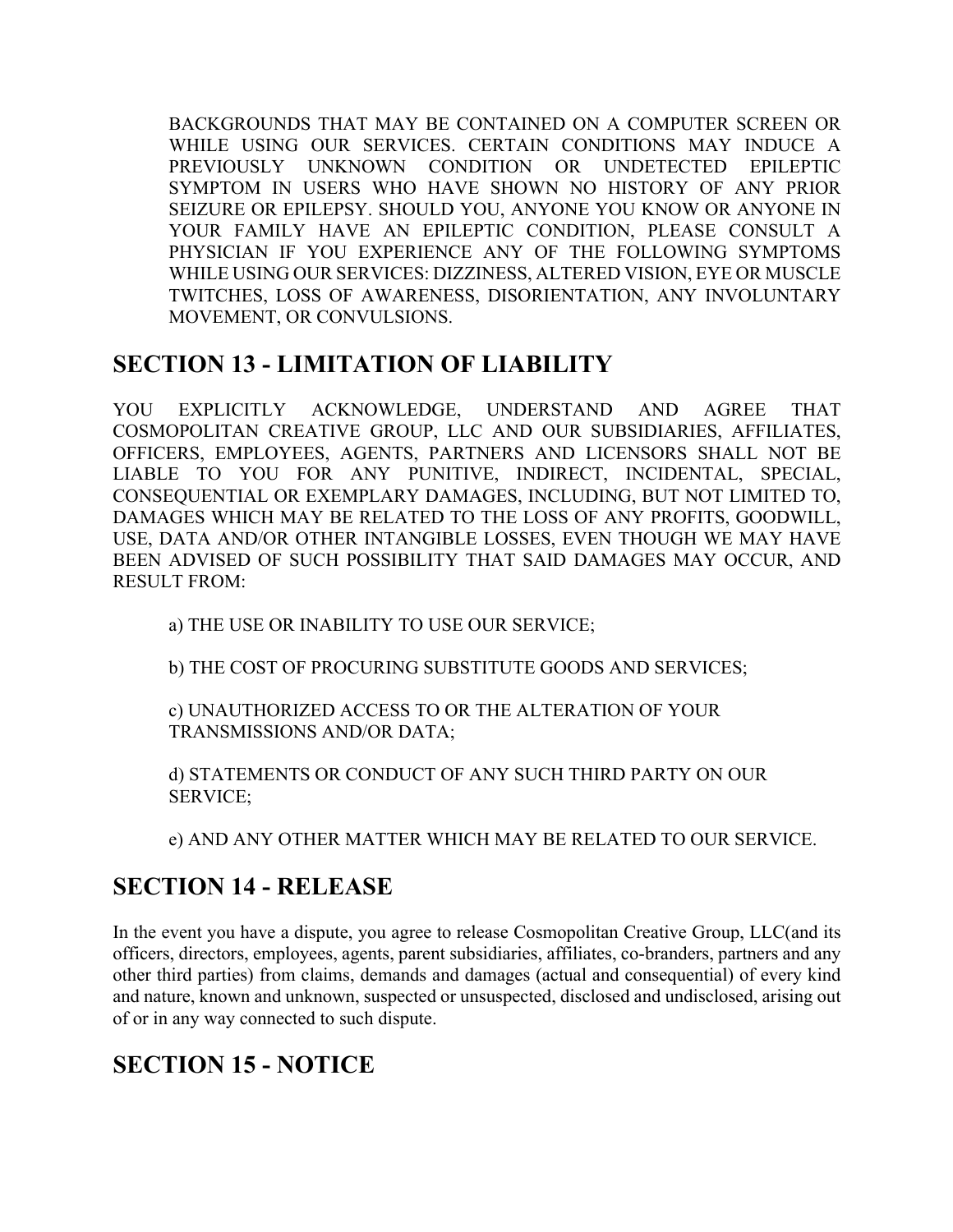Cosmopolitan Creative Group, LLC may furnish you with notices, including those with regards to any changes to the Terms, including but not limited to email, regular mail, MMS or SMS, text messaging, postings on our website Services, or other reasonable means currently known or any which may be herein after developed. Any such notices may not be received if you violate any aspects of the Terms by accessing our Services in an unauthorized manner. Your acceptance of this Agreement constitutes your agreement that you are deemed to have received any and all notices that would have been delivered had you accessed our Services in an authorized manner.

## **SECTION 16 - INTELLECTUAL PROPERTY RIGHTS**

You herein acknowledge, understand and agree that all of the Cosmopolitan Creative Group, LLCtrademarks, copyright, trade name, service marks, and other Cosmopolitan Creative Group, LLClogos and any brand features, and/or product and service names are trademarks and as such, are and shall remain the property of Cosmopolitan Creative Group, LLC. You herein agree not to display and/or use in any manner the Cosmopolitan Creative Group, LLClogo or marks without obtaining Cosmopolitan Creative Group, LLC's prior written consent.

Cosmopolitan Creative Group, LLC will always respect the intellectual property of others, and we ask that all of our users do the same. With regards to appropriate circumstances and at its sole discretion, Cosmopolitan Creative Group, LLC may disable and/or terminate the accounts of any user who violates our Terms and/or infringes the rights of others. If you feel that your work has been duplicated in such a way that would constitute copyright infringement, or if you believe your intellectual property rights have been otherwise violated, you should provide to us the following information:

a) The electronic or the physical signature of the individual that is authorized on behalf of the owner of the copyright or other intellectual property interest;

b) A description of the copyrighted work or other intellectual property that you believe has been infringed upon;

c) A description of the location of the site which you allege has been infringing upon your work;

d) Your physical address, telephone number, and email address;

e) A statement, in which you state that the alleged and disputed use of your work is not authorized by the copyright owner, its agents or the law;

f) And finally, a statement, made under penalty of perjury, that the aforementioned information in your notice is truthful and accurate, and that you are the copyright or intellectual property owner, representative or agent authorized to act on the copyright or intellectual property owner's behalf.

The Cosmopolitan Creative Group, LLC agent for notice of claims of copyright or other intellectual property infringement can be contacted as follows: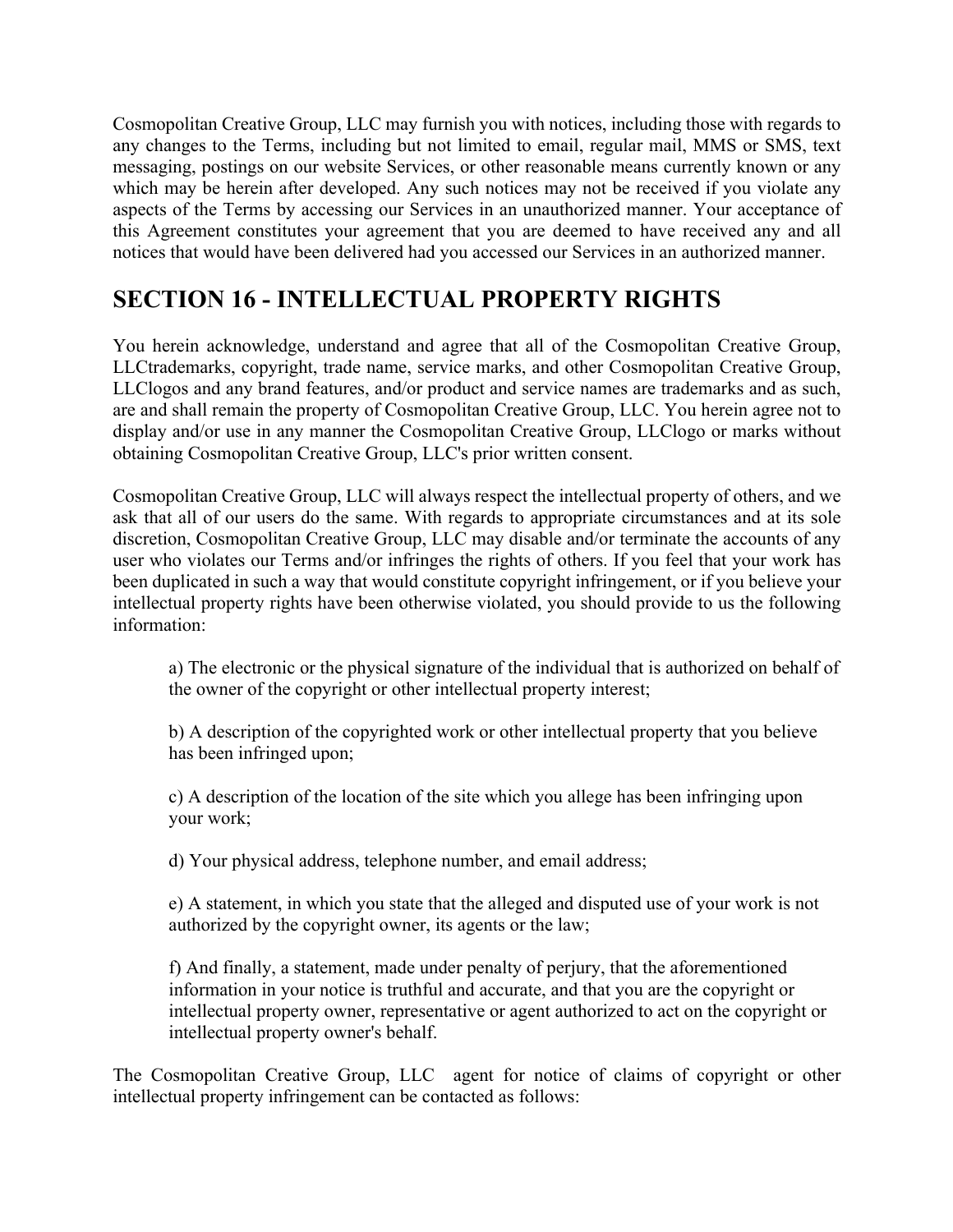Mailing Address: Cosmopolitan Creative Group, LLC Attn: Copyright Agent 201 N. McDowell St. #32772 Charlotte, North Carolina 28232

Telephone: 912-507-1708 Email: contact@cosmopolitancreativegroup.com

# **SECTION 17 - ENTIRE AGREEMENT**

This Agreement constitutes the entire agreement between you and Cosmopolitan Creative Group, LLCand shall govern the use of our Services, superseding any prior version of this Agreement between you and us with respect to Cosmopolitan Creative Group, LLC Services. You may also be subject to additional terms and conditions that may apply when you use or purchase certain other Cosmopolitan Creative Group, LLC Services, affiliate Services, third-party content or thirdparty software.

# **SECTION 18 - CHOICE OF LAW AND FORUM**

It is at the mutual agreement of both you and Cosmopolitan Creative Group, LLC with regard to the Agreement that the relationship between the parties shall be governed by the laws of the state of North Carolina without regard to its conflict of law provisions and that any and all claims, causes of action and/or disputes, arising out of or relating to the Agreement, or the relationship between you and Cosmopolitan Creative Group, LLC, shall be filed within the courts having jurisdiction within the County of Mecklenburg, North Carolina or the U.S. District Court located in said state. You and Cosmopolitan Creative Group, LLC agree to submit to the jurisdiction of the courts as previously mentioned, and agree to waive any and all objections to the exercise of jurisdiction over the parties by such courts and to venue in such courts.

# **SECTION 19 - WAIVER AND SEVERABILITY OF TERMS**

At any time, should Cosmopolitan Creative Group, LLC fail to exercise or enforce any right or provision of the Agreement, such failure shall not constitute a waiver of such right or provision. If any provision of this Agreement is found by a court of competent jurisdiction to be invalid, the parties nevertheless agree that the court should endeavor to give effect to the parties' intentions as reflected in the provision, and the other provisions of the Agreement remain in full force and effect.

# **SECTION 20 - NO RIGHT OF SURVIVORSHIP NON-TRANSFERABILITY**

You acknowledge, understand and agree that your account is non-transferable and any rights to your ID and/or contents within your account shall terminate upon your death. Upon receipt of a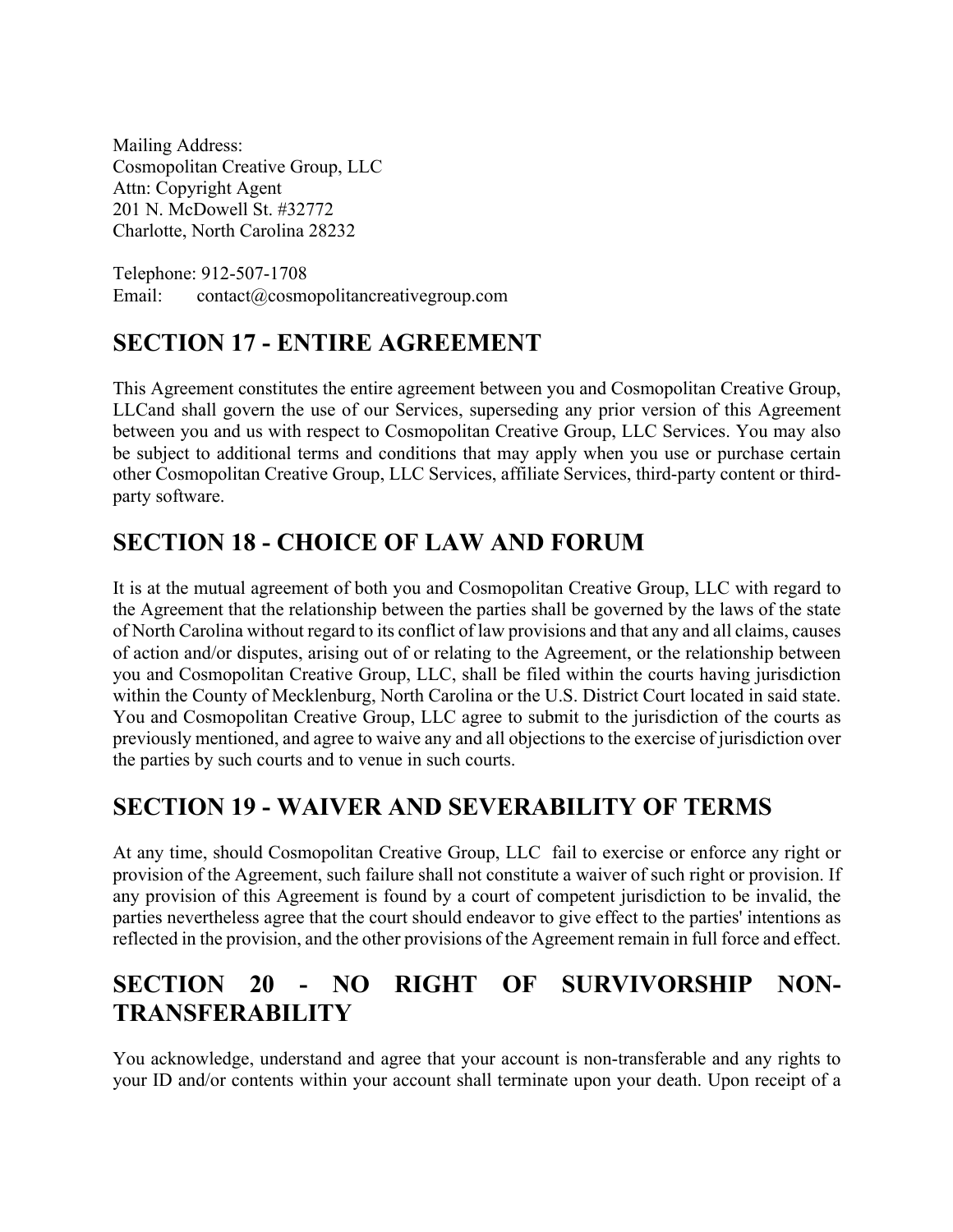copy of a death certificate, your account may be terminated and all contents therein permanently deleted.

## **SECTION 21 - STATUTE OF LIMITATIONS**

You acknowledge, understand and agree that regardless of any statute or law to the contrary, any claim or action arising out of or related to the use of our Services or the Agreement must be filed within 2 year(s) after said claim or cause of action arose or shall be forever barred.

## **SECTION 22 - VIOLATIONS**

Please report any and all violations of this Agreement to Cosmopolitan Creative Group, LLC as follows:

Mailing Address: Cosmopolitan Creative Group, LLC 201 N. McDowell St. #32772 Charlotte, North Carolina 28232

Telephone: 912-507-1708 Email: contact@cosmopolitancreativegroup.com

# **SECTION 23 - GOVERNMENT REQUESTS**

In order to cooperate with governmental requests, subpoenas or court orders, to protect our systems, or to ensure the integrity and operation of our business and systems, we may access and disclose any information we consider necessary or appropriate, including and without limitation, your information, IP address, and usage history. Our right to disclose any such information is governed by the terms of our Privacy Policy.

# **SECTION 24 - FOREIGN ACCESS OF SITE**

The Site is controlled, operated and administered by CCG from our offices within the USA. If you access the Site from a location outside the USA, you are responsible for compliance with all local laws. You agree that you will not use CCG's content accessed through the Site in any country or in any manner prohibited by any applicable laws, restrictions or regulations.

# **SECTION 25 - ERRORS, INACCURACIES AND OMISSIONS**

Occasionally there may be information on our Site that contains typographical errors, inaccuracies or omissions that may relate to product descriptions, pricing, promotions, offers, product shipping charges, transit times and availability. We reserve the right to correct any errors, inaccuracies or omissions, and to change or update information or cancel orders if any information on the Site or on any related Site is inaccurate at any time without prior notice (including after you have submitted your order).